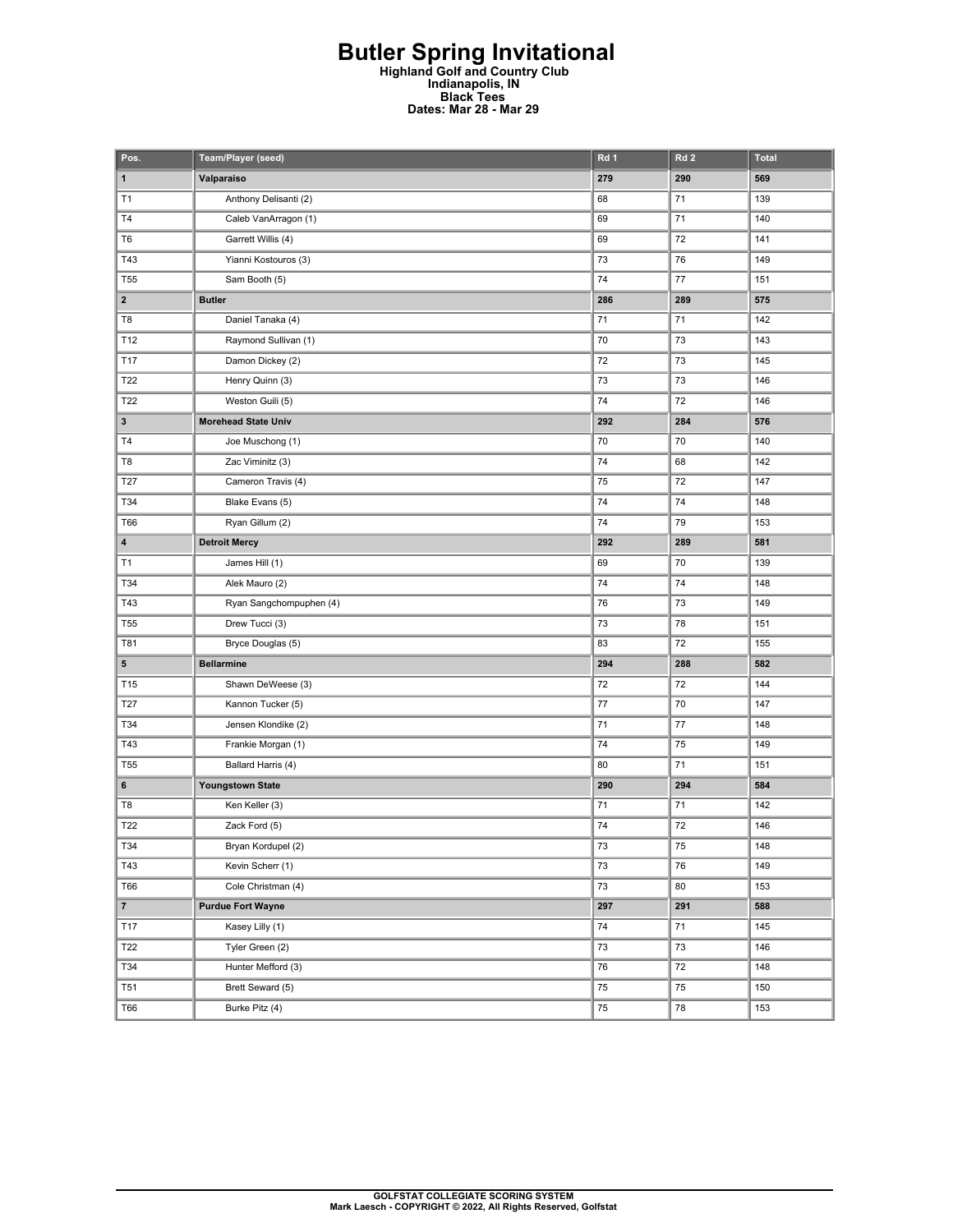| Pos.           | Team/Player (seed)        | Rd 1 | Rd <sub>2</sub> | <b>Total</b> |
|----------------|---------------------------|------|-----------------|--------------|
| T <sub>8</sub> | <b>Green Bay</b>          | 290  | 299             | 589          |
| T <sub>6</sub> | Max Pasher (1)            | 69   | 72              | 141          |
| <b>T43</b>     | Zak Kulka (3)             | 74   | 75              | 149          |
| <b>T61</b>     | Joe Forsting (2)          | 75   | 77              | 152          |
| T61            | Austin Schnell (5)        | 77   | 75              | 152          |
| <b>T81</b>     | Ryan Schuelke (4)         | 72   | 83              | 155          |
| T8             | Evansville                | 293  | 296             | 589          |
| T8             | Isaac Rohleder (1)        | 72   | 70              | 142          |
| T34            | Dallas Koth (2)           | 71   | 77              | 148          |
| T34            | Caleb Wassmer (5)         | 70   | 78              | 148          |
| <b>T74</b>     | Henry Kiel (3)            | 80   | 74              | 154          |
| <b>T95</b>     | Carson Parker (4)         | 85   | 75              | 160          |
| 10             | Indian Hills CC           | 297  | 298             | 595          |
| T17            | Ryan Thomas (2)           | 72   | 73              | 145          |
| <b>T27</b>     | Max Hartmann (5)          | 73   | 74              | 147          |
| <b>T51</b>     | Thomas Choi (4)           | 75   | 75              | 150          |
| <b>T66</b>     | Frank Vucic (1)           | 77   | 76              | 153          |
| <b>T88</b>     | Mitch Revie (3)           | 80   | 77              | 157          |
| 11             | <b>Bradley University</b> | 291  | 307             | 598          |
| T12            | Josh Kirkham (1)          | 69   | 74              | 143          |
| T27            | Aaerishna Shahsthy (2)    | 71   | 76              | 147          |
| T61            | Nick Armbrust (4)         | 75   | 77              | 152          |
| <b>T86</b>     | Roy Radke (3)             | 76   | 80              | 156          |
| <b>T88</b>     | Brady Kreiter (5)         | 76   | 81              | 157          |
| 12             | Indianapolis              | 300  | 317             | 617          |
| <b>T66</b>     | Bryce Robertson (1)       | 74   | 79              | 153          |
| T66            | Collin Powers (4)         | 75   | 78              | 153          |
| T74            | Ethan Stanley (2)         | 74   | 80              | 154          |
| T88            | Ty Stansfield (5)         | 77   | 80              | 157          |
| T95            | Noah Wolfe (3)            | 77   | 83              | 160          |